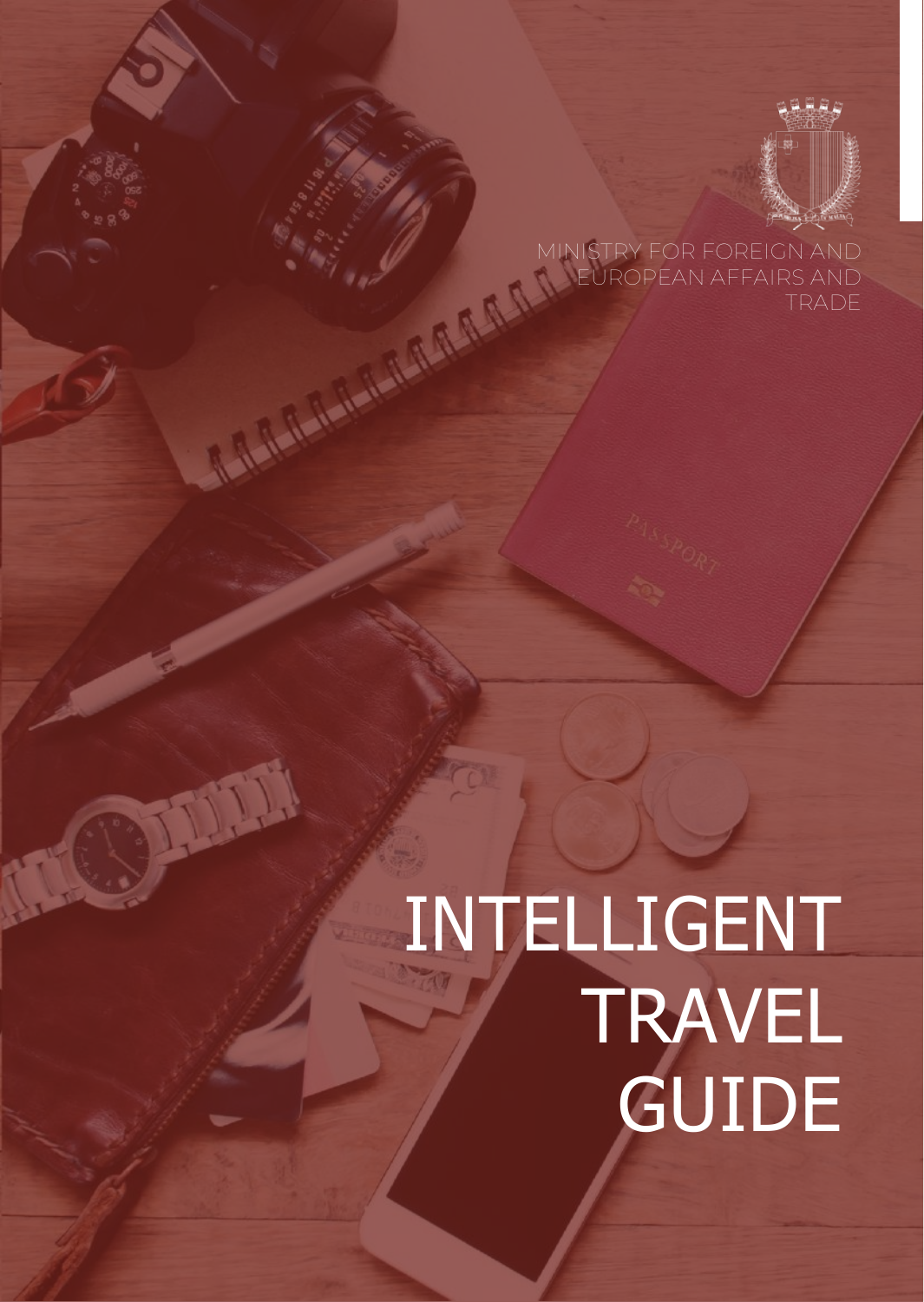## **Intelligent Travel**

In recent years, there was a considerable increase in the number of Maltese nationals travelling abroad for business or leisure. While this is a positive sign, it has also brought about a new set of challenges and a significant increase in requests for consular assistance, the majority of which could be easily avoided if travellers are properly guided about what to do prior to travel.

This information leaflet seeks to address some common problems that are mostly the result of a lack of awareness when planning to go abroad. Stakeholders in the tourism sector are an important link in conveying our message that prevention through education is the best and most effective way to prevent the occurrence of consular cases.

Time is ripe to foster a culture whereby prior to travel, one ensures that everything is in place. Issues related to expired passports, travel insurance, adequate vaccinations and registration for the European Health Insurance Card (EHIC) amongst others; are a good starting point to ensure that travellers will not encounter problems whilst abroad. Furthermore, the Ministry for Foreign and European Affairs and Trade advises travellers to consult regularly with its **Travel Advice**, which is available on both its website (foreignandeu.gov.mt/→ Services → Travel Advice) and the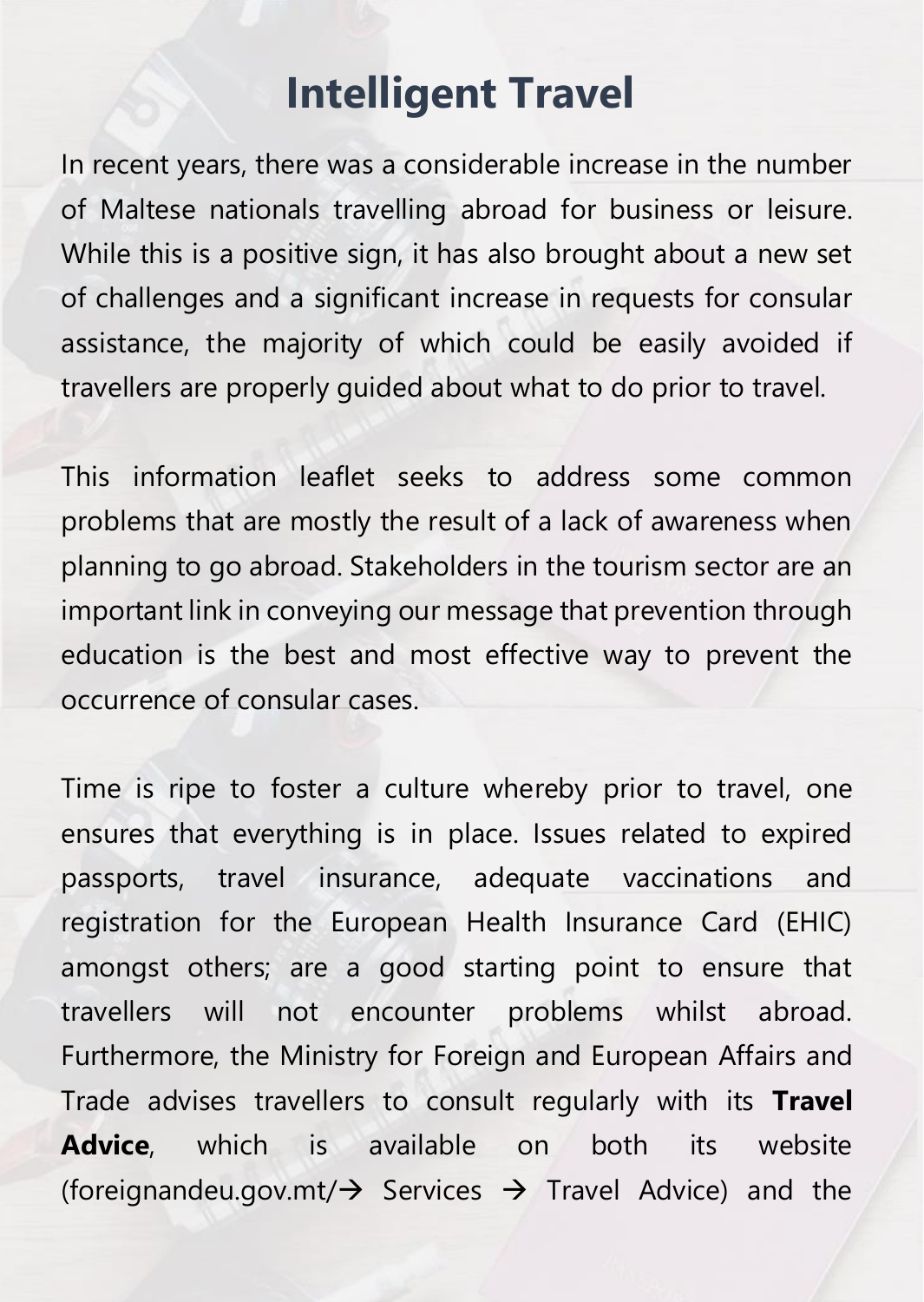**Malta Travel Point**. This information help travellers to acquaint themselves with the particular situation of the country they intend visiting.

It is a fact that more awareness on intelligent travel will translate into more peace of mind and a guarantee of a positive travel experience.

© Directorate for Consular Services and Maltese Living Abroad 2020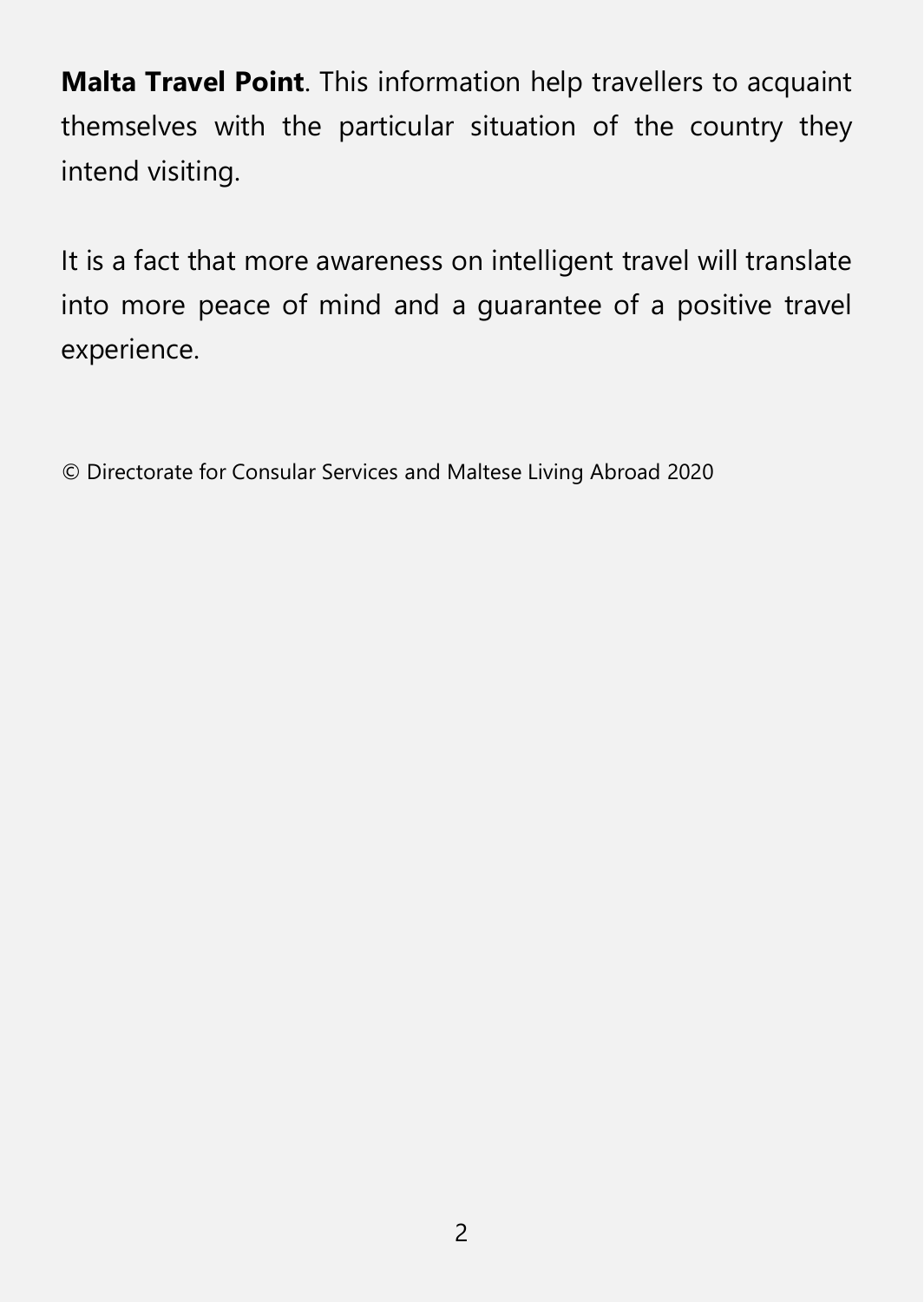# **Checklist**

Before planning to go abroad, it is important to:

Seek guidance on travel-related issues and other useful information by referring to the **Travel Advice** section on the website of the Ministry (foreignandeu.gov.mt/→ Services → Travel Advice) or by downloading the Ministry's mobile app **"Malta Travel Point"**.



Ensure that your **passport** is valid for at least **6 months** from your intended date of return to Malta.

Minor children (under the age of 18) who travel unaccompanied by their parents/guardians must have a consent letter signed by the parents/guardians and legalised at the Ministry for Foreign and European Affairs and Trade.



Get **comprehensive travel and medical insurance** to cover all activities and any pre-existing health conditions and treatments.



Always carry a valid **European Health Insurance Card** (EHIC) to facilitate access to public medical care.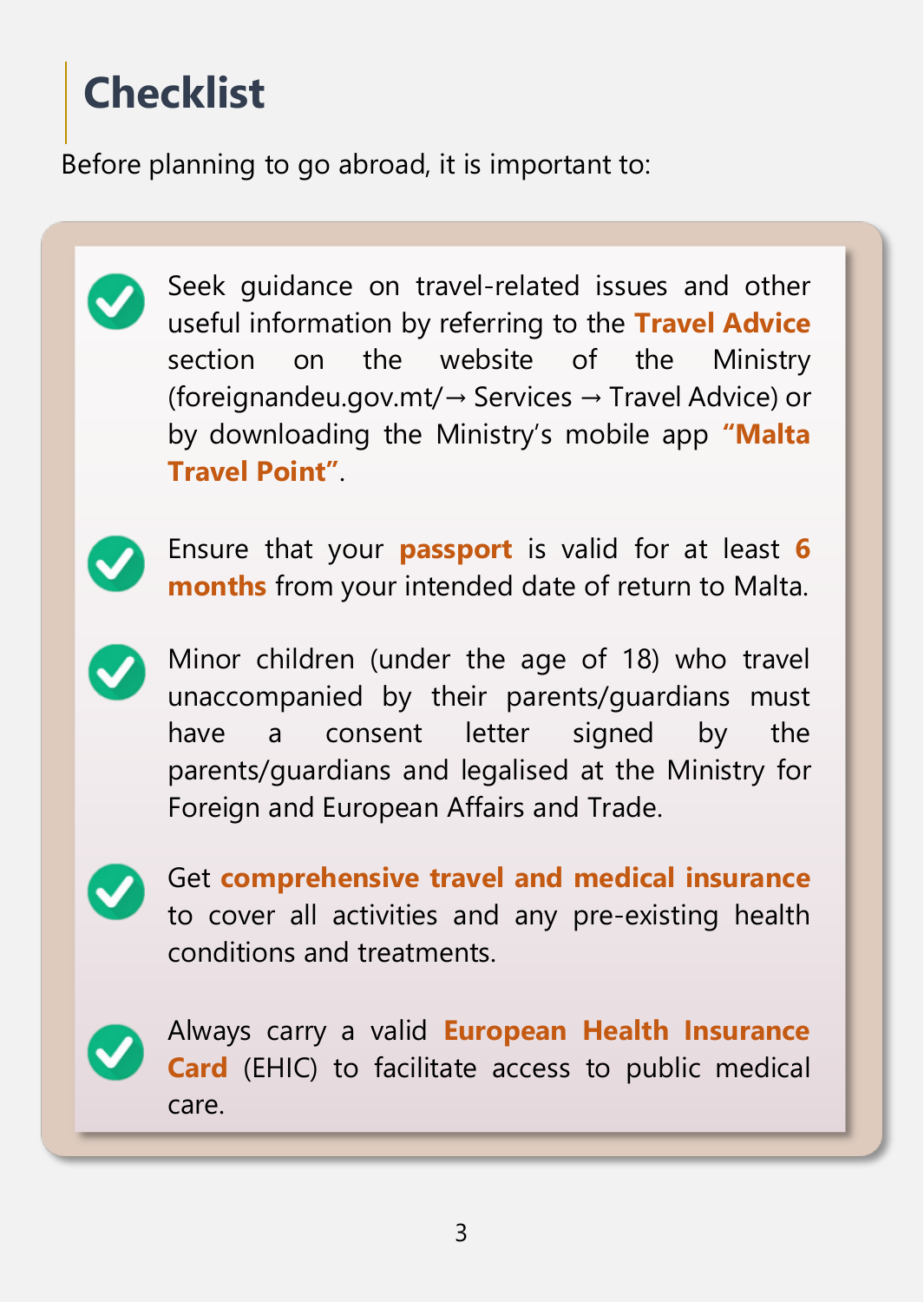

Consult with a health professional at least **4 to 6 weeks** prior to visiting the country to check for any **vaccinations**, **certifications**, and other **preventive measures** required.



Be careful if you are carrying pharmaceutical products or medicines; make sure that these are allowed in the country you are visiting.



Check whether there are any entry and exit requirements (e.g. **visa**, **vaccinations**, etc.) for the country you are **visiting** and/or **transiting**.



Make **copies** of important **personal documents** (passport, ID card, certificates, etc.) and always carry them and leave copies also with relatives.



Organise your **finances** to cover your intended programme and notify your **bank** with the travel plans.



Be **mindful** of the **local laws and customs** of the country your are visiting. Exercise respect towards the locals.



Maintain regular **contact** with family and friends and inform them of your travel plans and whereabouts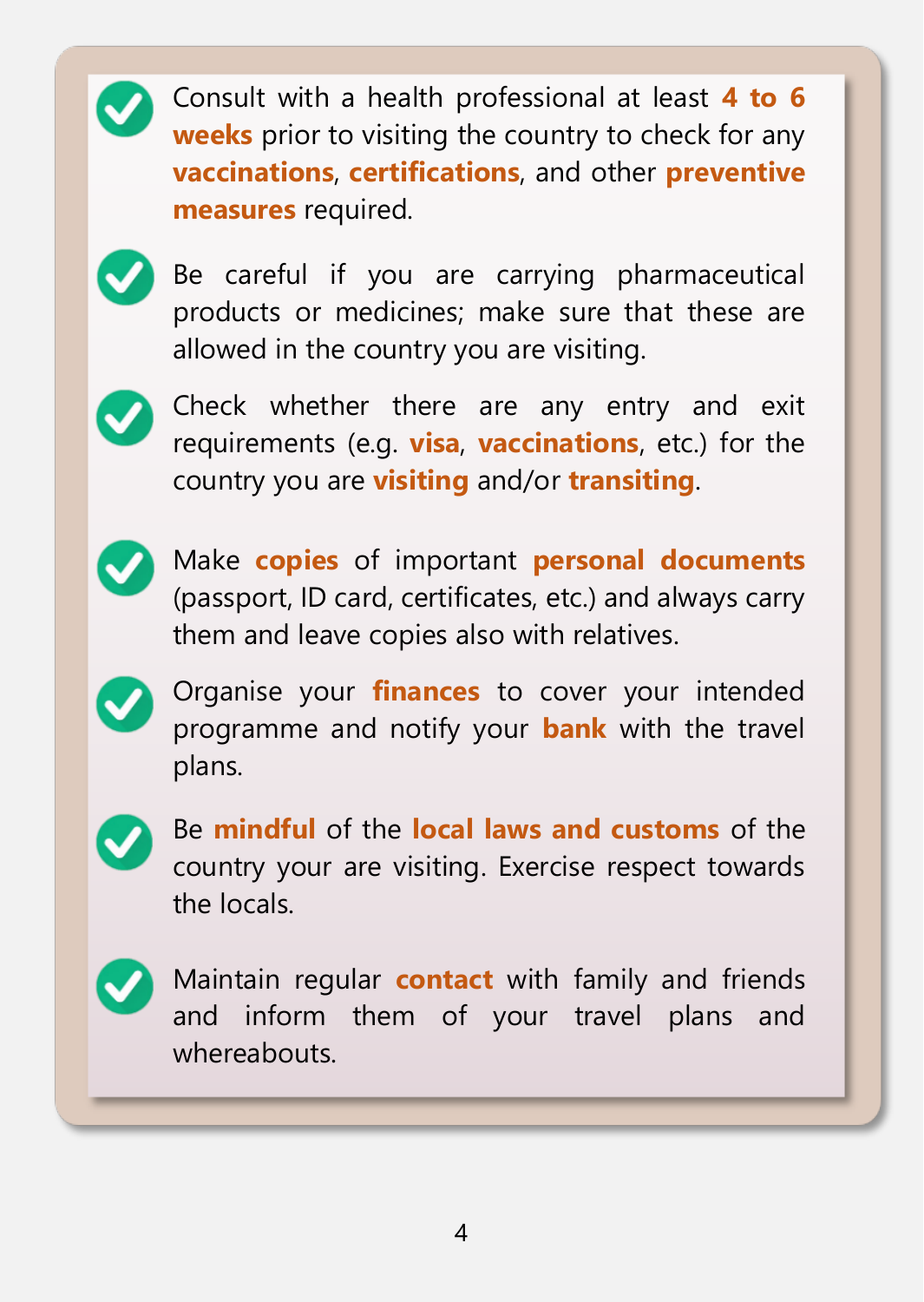# **Travel Advice**

Travel advice is an **official** warning issued by the Ministry that provides useful information for Maltese citizens visiting specific foreign countries. Warnings include brief information on topics such as the security situation of the country, health, and local laws and customs.

#### **Why is it useful?**

It provides updated and informed advice on any risks associated with any one destination as well as any precautions to take before travelling. Such information serves to guide Maltese citizens in making informed decisions prior to travelling abroad.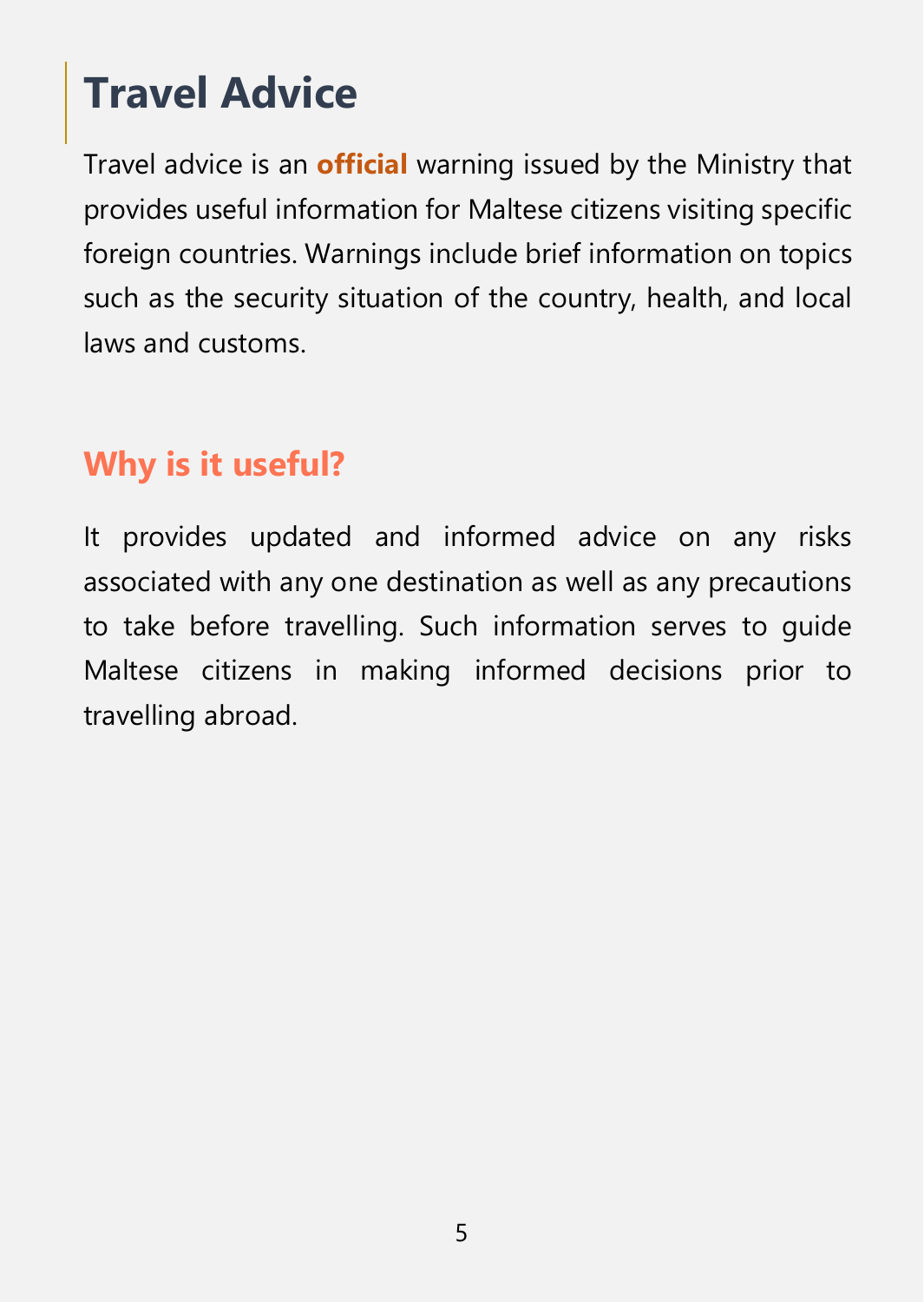#### **How is a warning graded?**

A warning is classified across different levels according to the overall assessment of the security situation in the particular

country concerned. Different regions within the same country may call for different security ratings. Travel advice is graded as follows:



- ❖ **Take normal precautions**
- ❖ **Exercise vigilance**
- ❖ **Exercise a high degree of caution**
- ❖ **Avoid all but essential travel to certain areas**
- ❖ **Avoid all travel to certain areas**
- ❖ **Avoid all but essential travel**
- ❖ **Avoid all travel**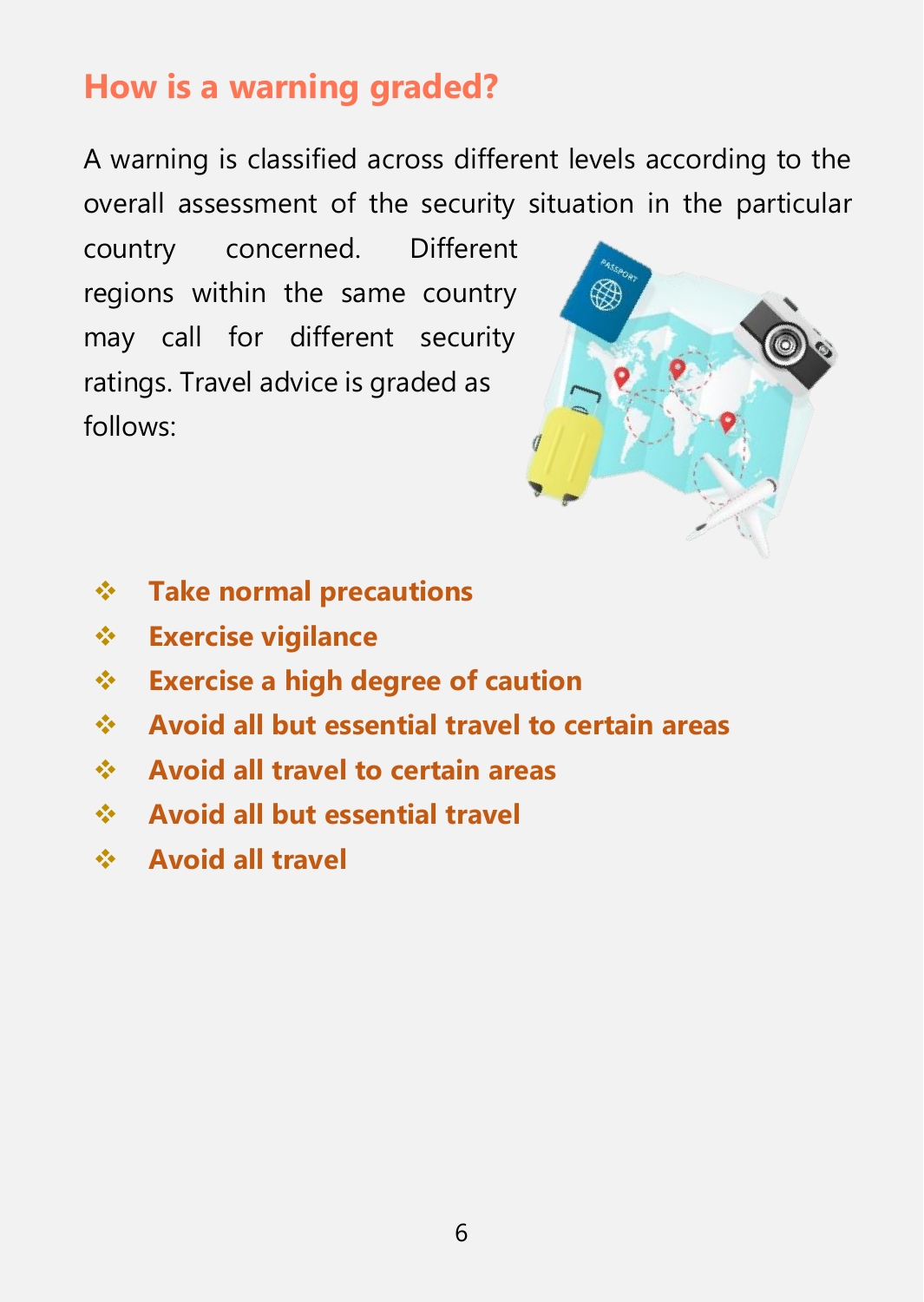# **How can the Directorate for Consular Services and Maltese Living Abroad assist me?**

## **1. Accident or Illness Abroad**

The Directorate provides practical assistance to Maltese travellers who, unfortunately, fall victim to an accident or illness whilst abroad.

#### **What kind of assistance?**



The invaluable assistance provided by the Maltese Missions abroad (i.e. Embassies, Consulates, and Honorary Consulates), in conjunction with the Directorate, amongst others, consists in:

- − providing a list of local English-speaking doctors as well as locally available medical facilities;
- helping patients correspond with their local insurance agency or assist with a medical evacuation;
- − contacting the patient's relatives in Malta;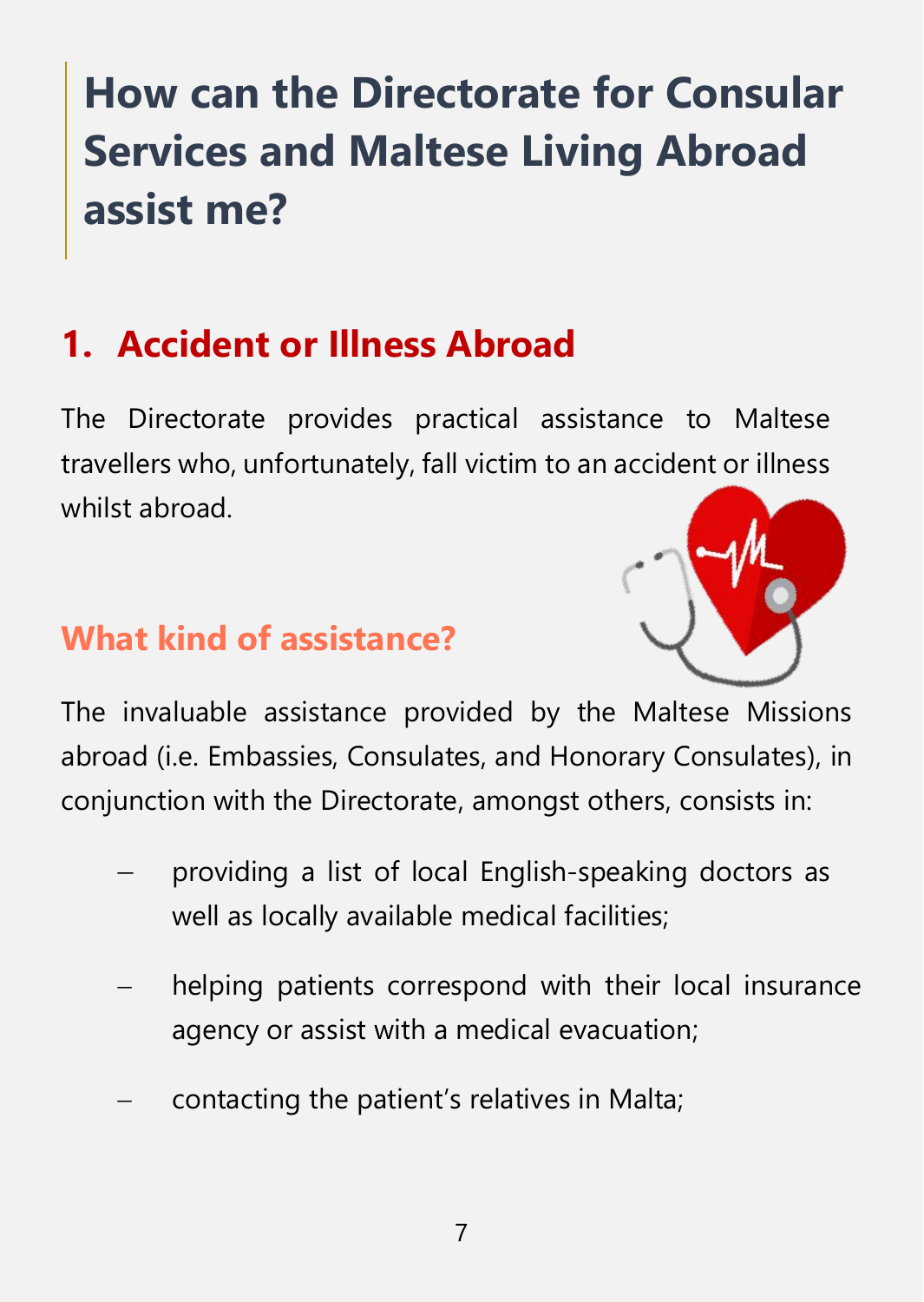- when required, communicating with health officials in the visited country;
- when required, facilitate money transfers from the patient's relatives in Malta;
- − when possible and permissible, visit Maltese patients in hospital.



**The EHIC card should not be considered a replacement of the travel insurance.** 



**Ensure that you have the European Health Insurance Card (EHIC), which entitles you to free or reduced cost medical treatment in the EU, Iceland, Norway, Switzerland, and Liechtenstein.**



**It is important to have a travel insurance, especially in case of hospitalisation abroad.**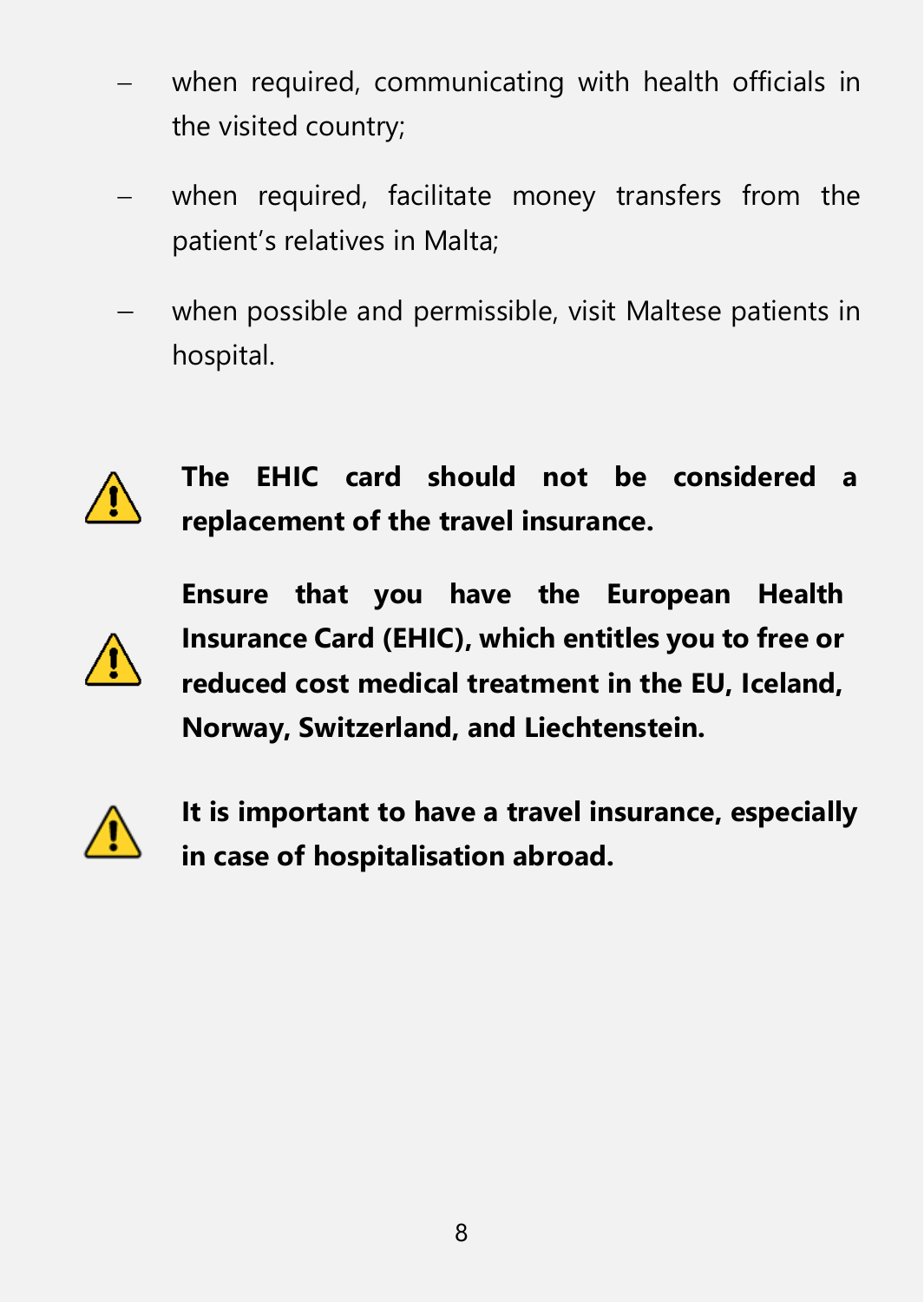## **2. Arrest or Detention Abroad**

If you are arrested while abroad, you have the right to request the local authorities concerned to inform the nearest Maltese mission of your arrest.

Embassy and Consular officers abroad may:

- visit/contact you and assist in providing basic requirements;
- provide information about English-speaking lawyers in the country and the legal procedures of the country;
- − only upon granted consent, the Ministry will inform relatives/friends about your arrest and assist in maintaining contact with them;
- ensure that you are not discriminated against as a foreign detainee;
- − only upon formal request, look into the applicability of serving part of the prison term in Malta as stipulated in the Convention on the Transfer of Sentenced Persons.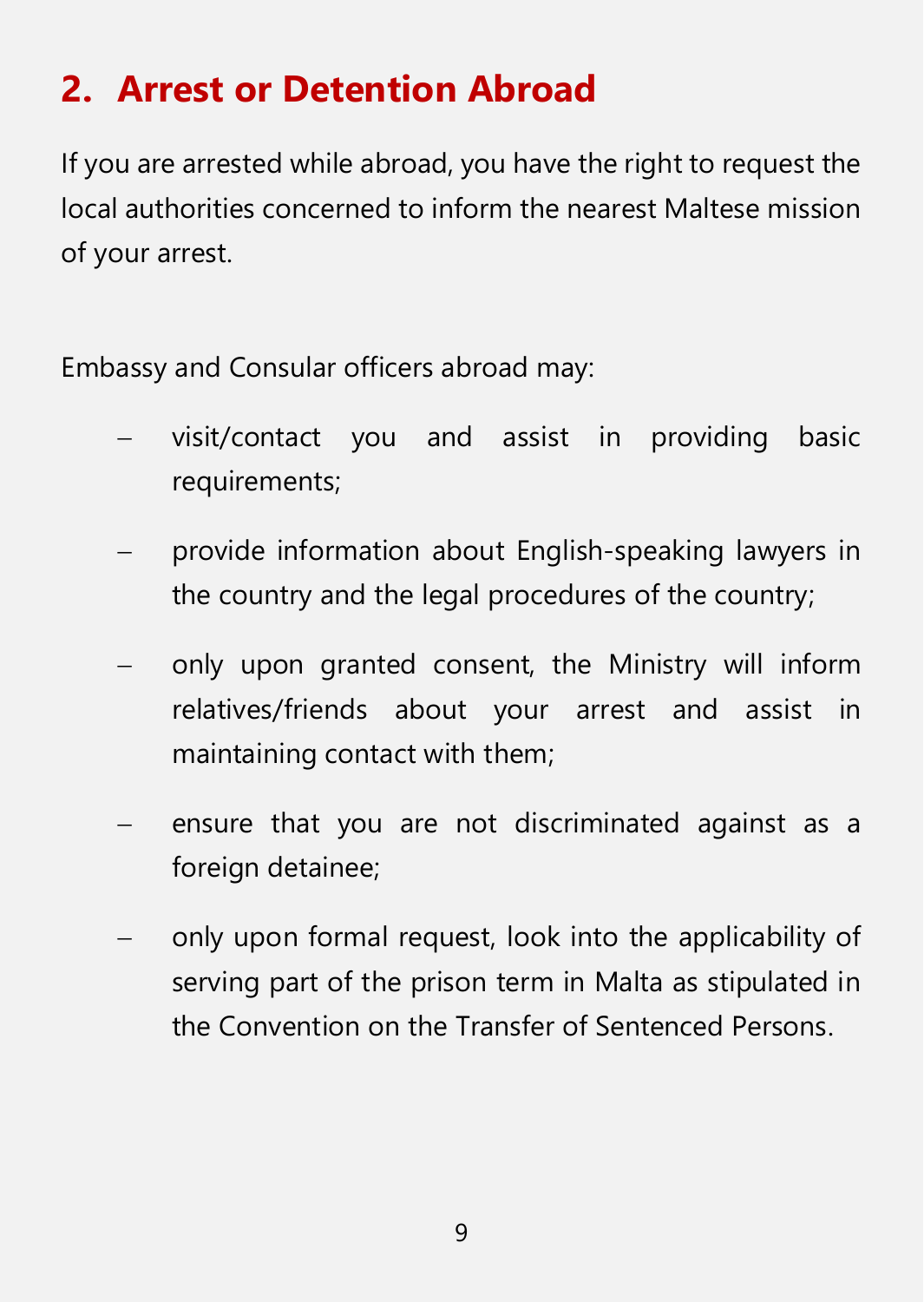## **3. Death Abroad**

It is understood that relatives of the deceased become emotionally distressed and require moral support. The loss of someone dear can be aggravated when this takes place abroad.

One may encounter bureaucratic and language difficulties when making transportation arrangements to repatriate the corpse to Malta or for the burial ceremony in the country where the death occurs.

The Directorate, together with the Missions abroad, will only assist with information and/or the next-of-kin/relative who has the required Power of Attorney.

Embassy and Consular officers abroad may:

- − obtain a death certificate and other related documents from local authorities;
- provide a list of funeral organisers in the host country;
- − establish contact with an undertaker to make the necessary arrangements for the burial (if the burial is taking place abroad);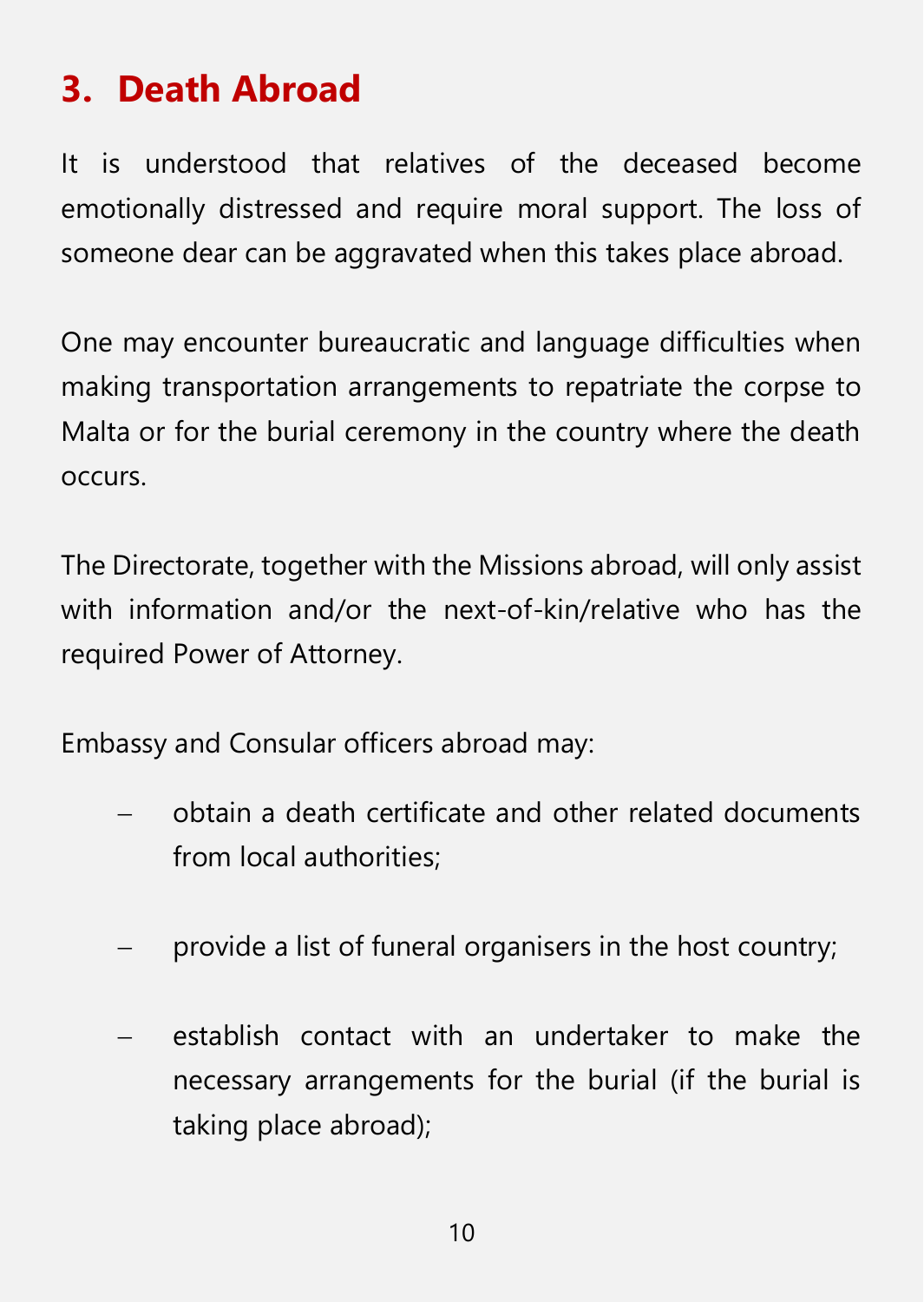in case of need, officers guide relatives with the procedure to repatriate corpse/remains to Malta.



**The time required to transport the remains back to Malta might vary according to the nature of death or the regulations of the country where the death took place.** 

## **4. Hostage taking or Kidnapping abroad**

If a Maltese citizen is presumed or proven to have been taken hostage or kidnapped abroad, relatives of the victim/s may seek the assistance of the Ministry for Foreign and European Affairs and Trade.

Issues related to Maltese citizens being taken hostages or kidnapped are dealt with extreme caution, especially in view of the negotiations, which may take place by the pertinent police authorities to obtain their release. On its part the Ministry help during the investigations process since each case is dealt with on an individual basis according to its particular circumstances.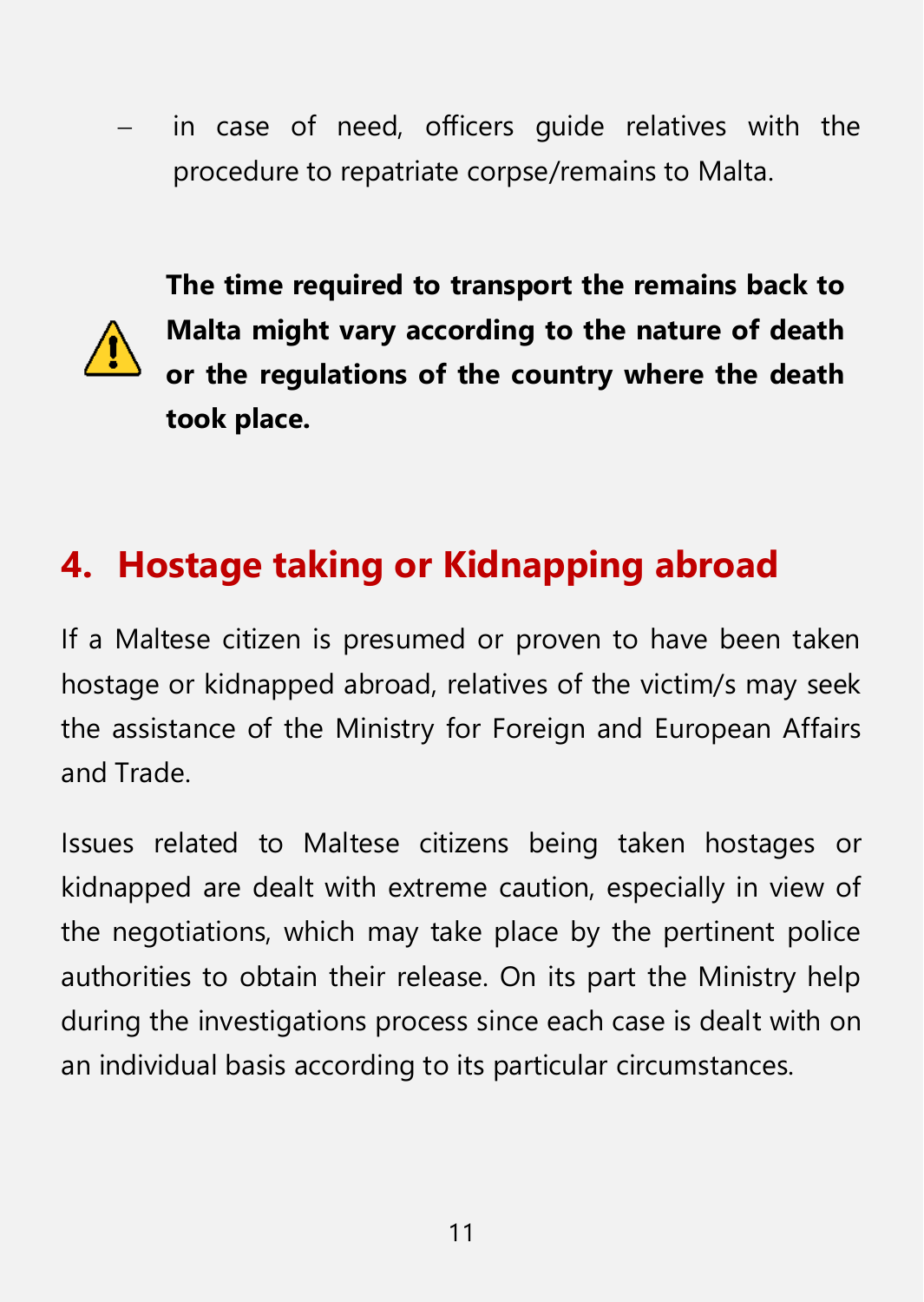## **5. Victims of serious crime**

If you are a victim of serious crime, you should immediately contact our Embassy or Consulate for direction on how to proceed.

Embassy and Consular officers abroad may:

- − provide you with a list of local English-speaking professionals which might come handy;
- − give general information about local police and legal procedures;
- assist with the local police authorities, especially in cases of language barrier;
- help in making contact with health authorities, if you require medical treatment;
- − visit you in hospital (whenever possible);
- − establish contact with friends or relatives (if specifically requested by the victim);
- assist you with the necessary documents for your transfer back to Malta.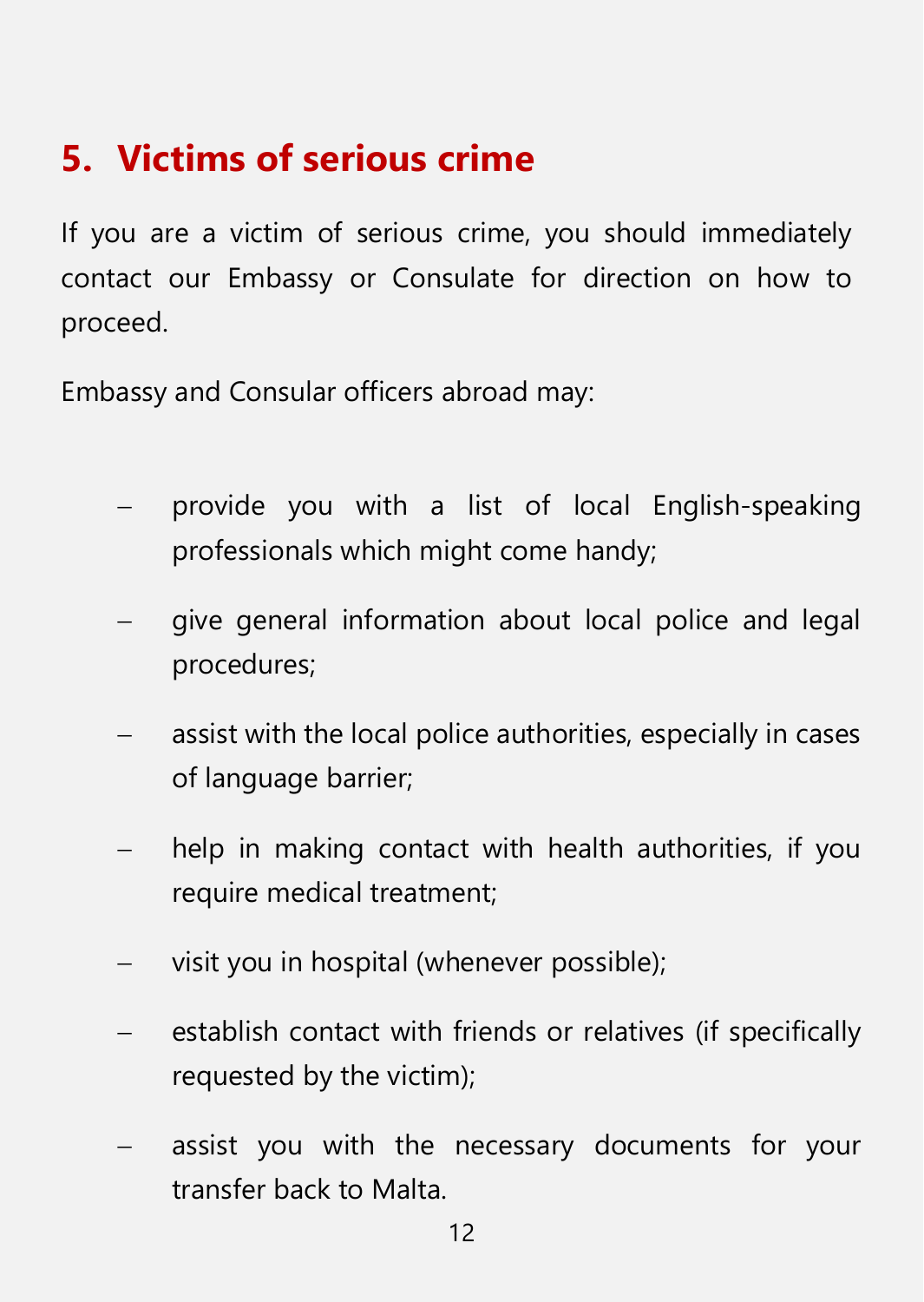## **6. Loss or Theft of Travel Documents**

In case of loss or theft of travel documents such as your passport or ID card, it is important to report the loss to the nearest police station, so that the police issue a report.

If the report is issued in a foreign language, it must be translated into English and then apostilled at the Ministry of Foreign Affairs of the country **where you are**.

In order to be issued with an Emergency Travel Document (ETD) to be able to travel back to Malta, the police report, together with your flight itinerary, should be presented when seeking assistance from the nearest Embassy or Consulate.





**Always carry a scanned copy and/or a photo on your mobile of your passport and ID card.**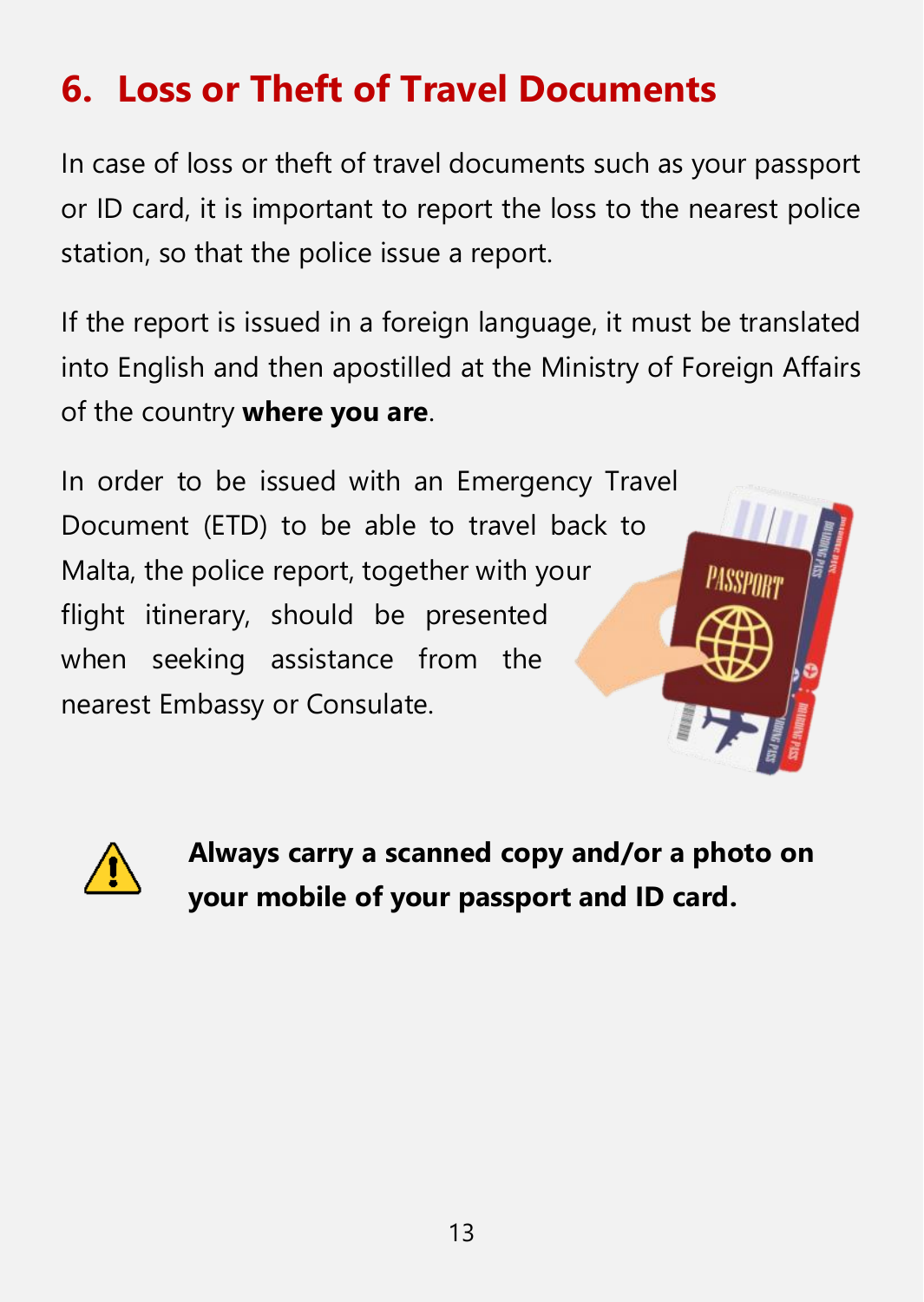## **7. Loss or Theft of Money/Credit Cards**

In case of loss or theft of money/credit cards, it is important to report the loss to your bank immediately.

It is equally important to report the loss or theft to the nearest police station, so that the police issue a report.

If the report is issued in a foreign language, it must be translated into English and then



apostilled (officially certified) at the Ministry of Foreign Affairs of the country **where you are**. This report should be presented for bank/insurance purposes.

An Embassy or Consulate of Malta abroad can advise you on ways how to have money transferred from Malta and will assist you to contact your bank or insurance agency in case of need.

#### **8. Financial difficulties**

There may be cases where, due to unforeseen circumstances, travellers face financial difficulties whilst abroad.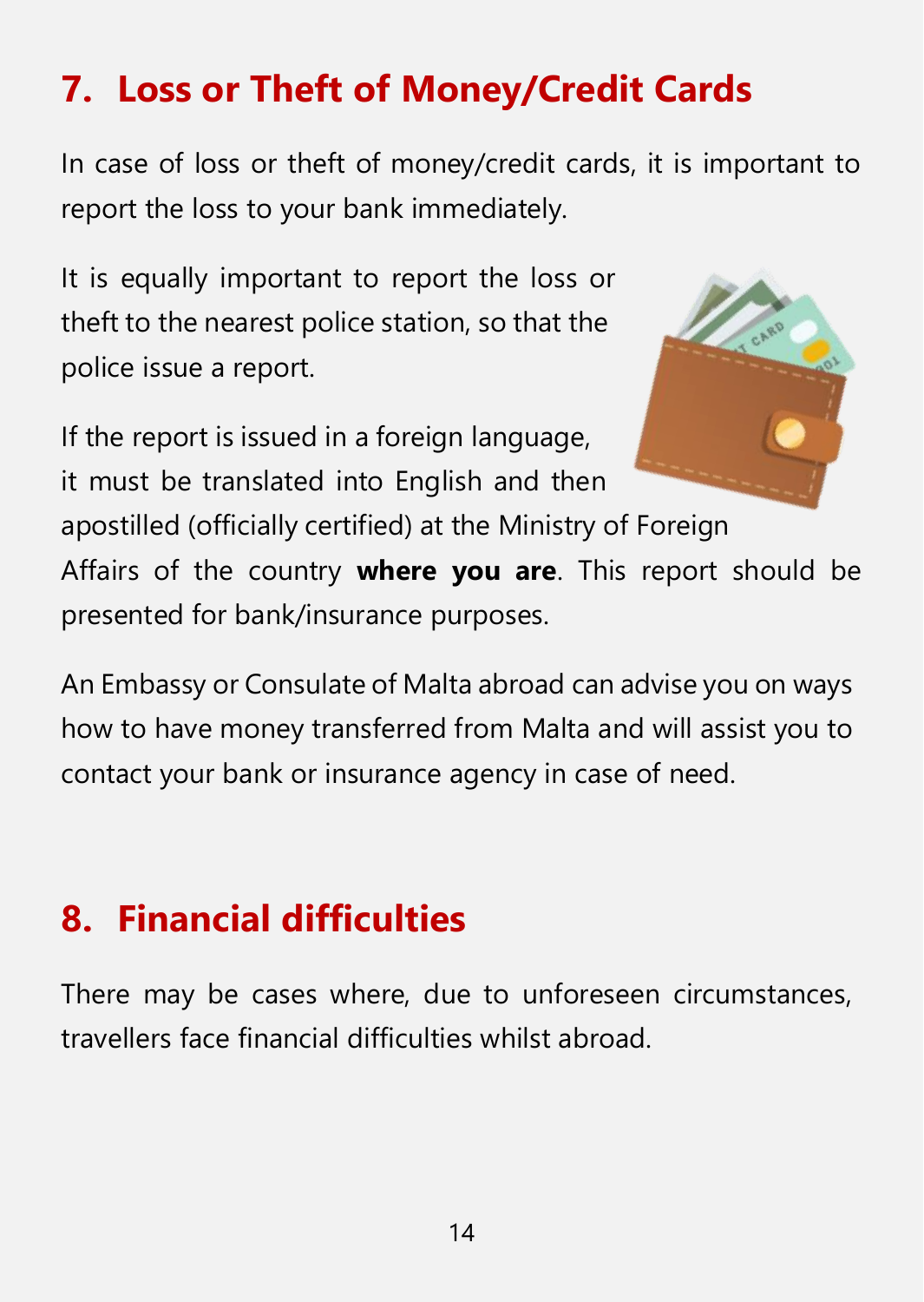#### **How can my relatives transfer money?**

The Directorate may assist by facilitating money transfers from your relatives.

Relatives would have to call at the Ministry to deposit the money. Once the money transaction is confirmed, the Directorate informs the respective Mission to forward you the money.

In case relatives want to deposit money with the Ministry, they should do so during office hours from Monday to Friday.



#### **9. Missing relatives**

Maltese Missions abroad may assist next-of-kin persons who request information regarding alleged missing family members abroad.

In accordance with General Data Protection Regulation, the Ministry facilitates contact between the person seeking information and the relevant police authorities of the country.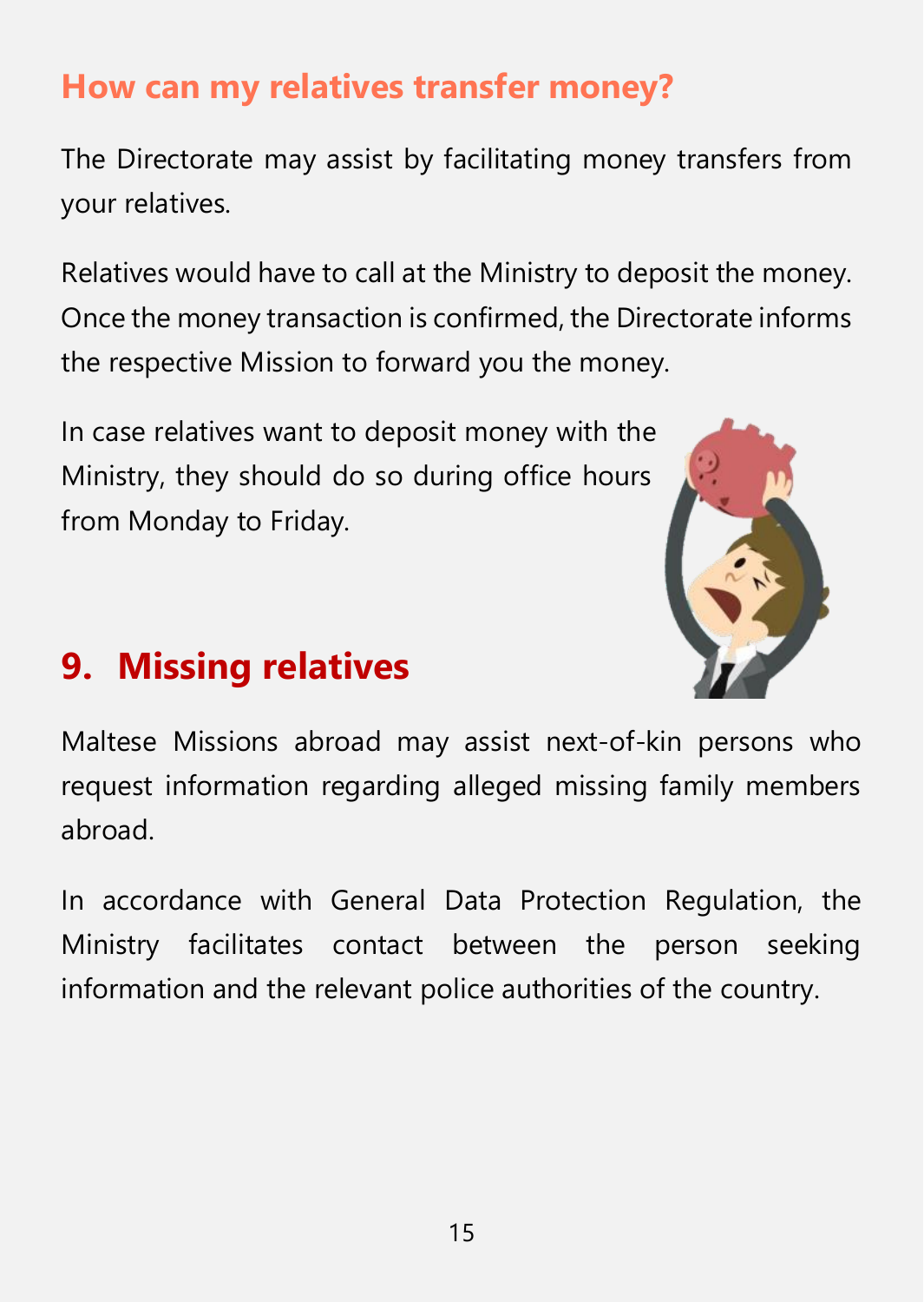## **10. Major crisis abroad**

If you are caught in a major crisis abroad, contact should be established immediately with the nearest Maltese Mission or directly with the Ministry.

Embassy and Consular officers may assist with the following:

- ❖ **Injury or death**
- ❖ **Alleged reported missing persons**
- ❖ **Arrest or detention**
- ❖ **Hostage taking or kidnapping**
- ❖ **Evacuation and repatriation**
- ❖ **Documentation**
- ❖ **Contacting family and friends**
- ❖ **Communicating with local authorities in order to provide information and support to those affected**
- ❖ **Communicating with the travel and/or insurance agency**



**Where possible, it is recommended that you always establish contact with your relatives in Malta to inform them of your whereabouts.**

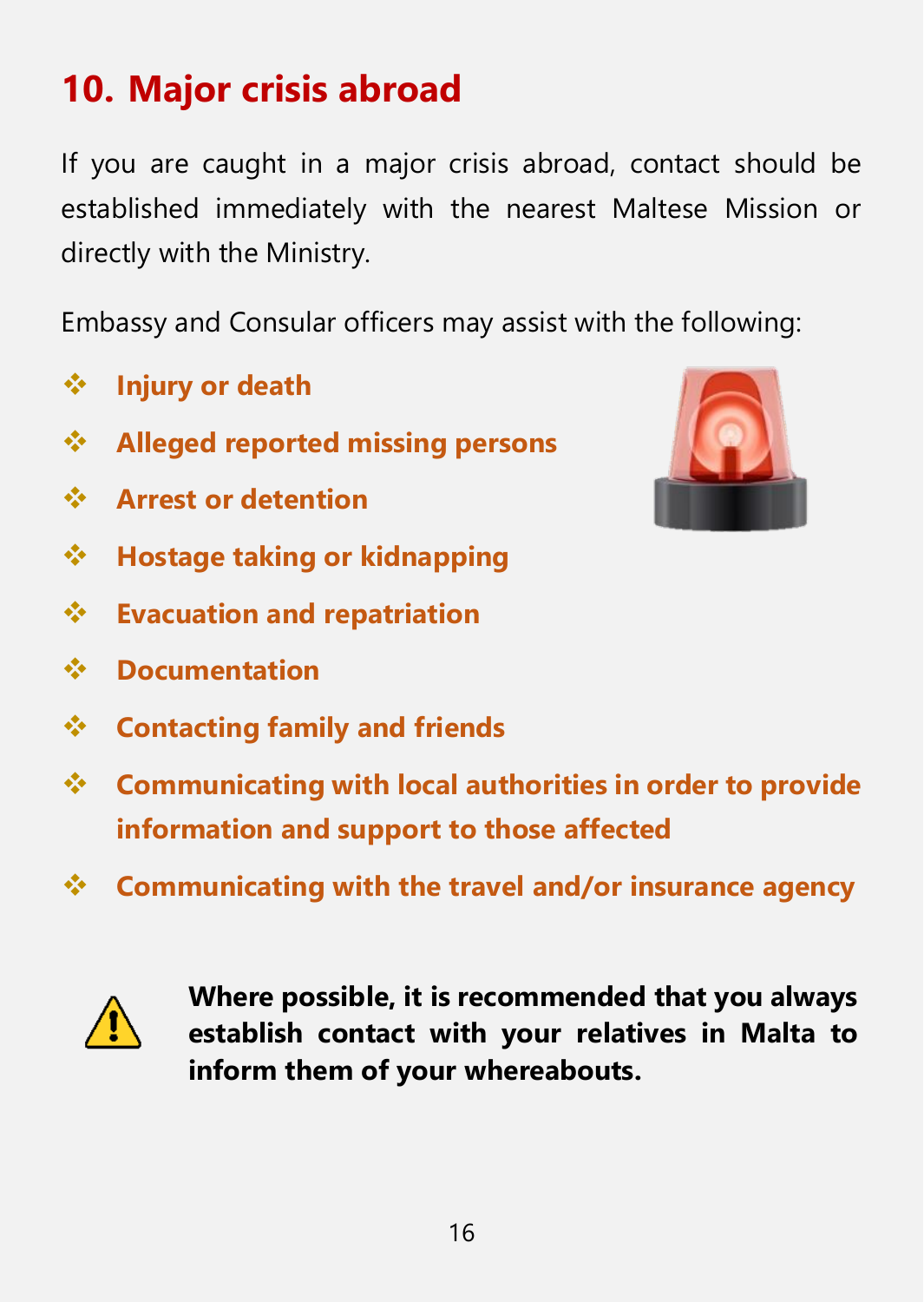## **11. European Consular Cooperation**

If a Maltese citizen happens to be in a country where Malta does not have an Embassy or Consulate, as a European citizen s/he is entitled to request assistance from any other EU Embassy or Consulate.

#### **How can any other EU Embassy assist me?**

The EU Embassy may assist:

- − in case of death;
- − in cases of serious accident or illness;
- − in cases of arrest or detention;
- − victims of violent crime.

Further information on the subject may be found by visiting <https://ec.europa.eu/consularprotection/>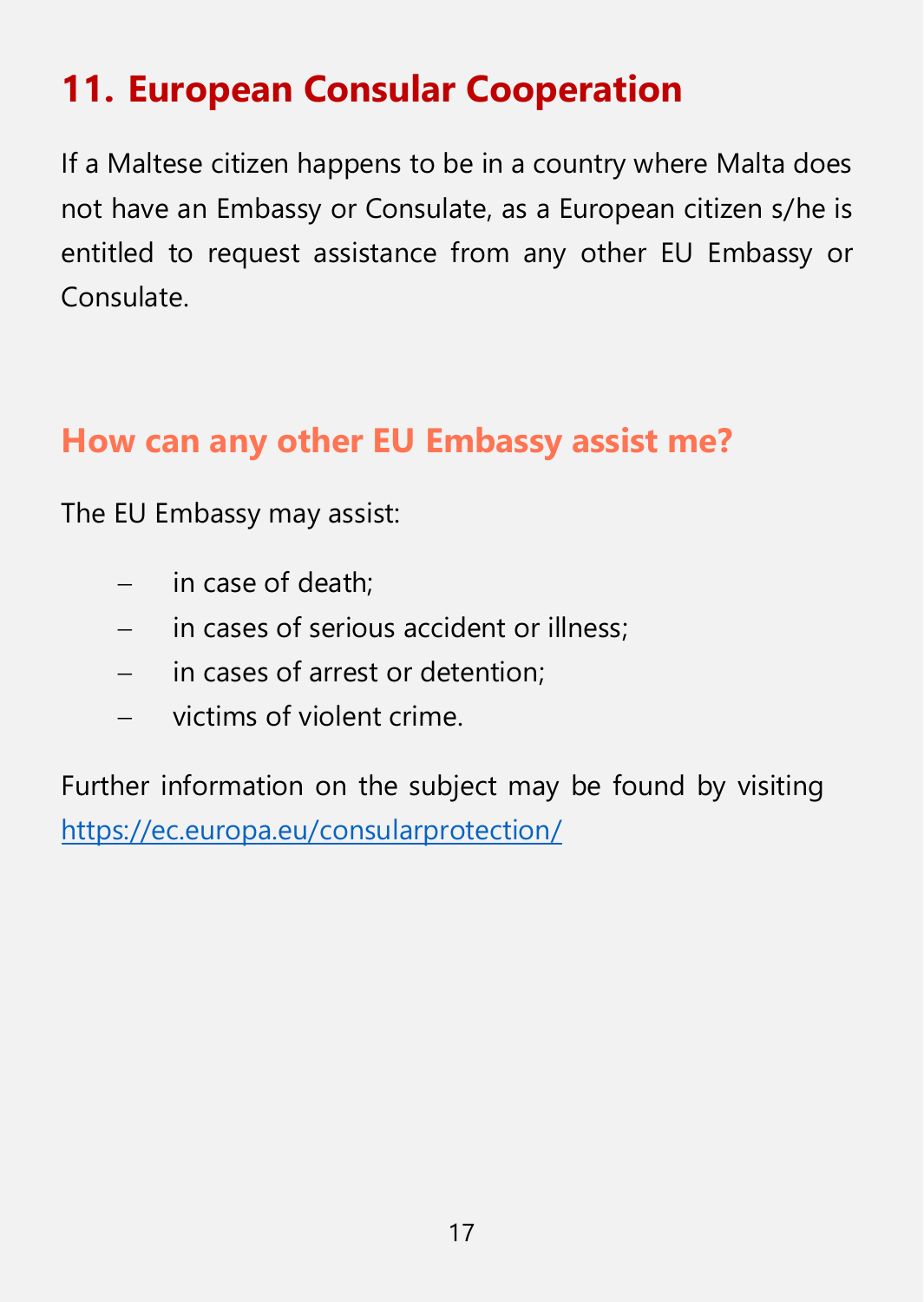# **The Malta Travel Point Mobile App**

The **Malta Travel Point** mobile app which was launched by the Office of the Prime Minister in April 2018, is designed to address travel-related issues and aims to bring services offered by the Ministry and its Missions closer to the public.

In this respect, the app provide guidelines and advice in order to help you travel smarter and safer.

#### **How can I download the app?**

The app is available for download free of charge on either the App Store or Google Play. It is also accessible within the **Maltapps**.

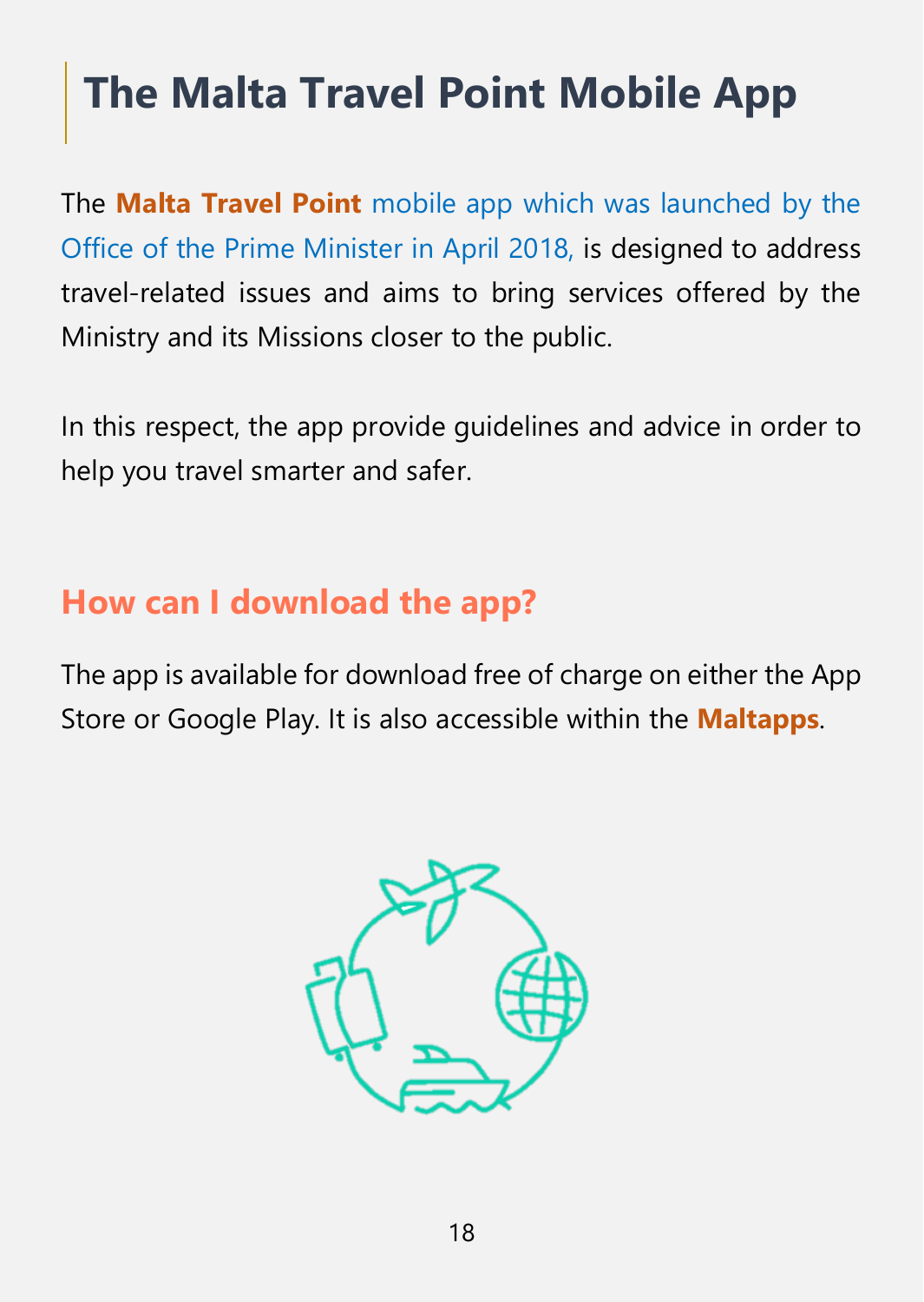# **Useful Information**

The Directorate assists all Maltese travellers who find themselves in distress whilst abroad. In such situations, the Directorate acts as the main point of contact between the individual who is abroad and his/her family in Malta, to facilitate any possible support and ensure that all services rendered are provided in the best possible manner and in a timely order.

#### **Whom can I contact in case of Emergency?**

The Ministry provides emergency consular assistance 24 hours a day including weekends and public holidays. If you are abroad and need help, you can call the Maltese Embassy, High Commission, or Consulate in the country you are visiting, when present, or the Ministry in Valletta. After office hours, the Ministry operates through a Duty Officer who takes note of your request and, if possible, assists immediately. When immediate assistance is not possible, your request will be referred for action to the officers in charge at the Consular Services and Maltese Living Abroad Directorate. You can access addresses and telephone numbers of Missions abroad online by visiting the Ministry's website foreignandeu.gov.mt (click on Representations → Maltese Diplomatic/Consular Representations Overseas). This information is also available on the mobile app.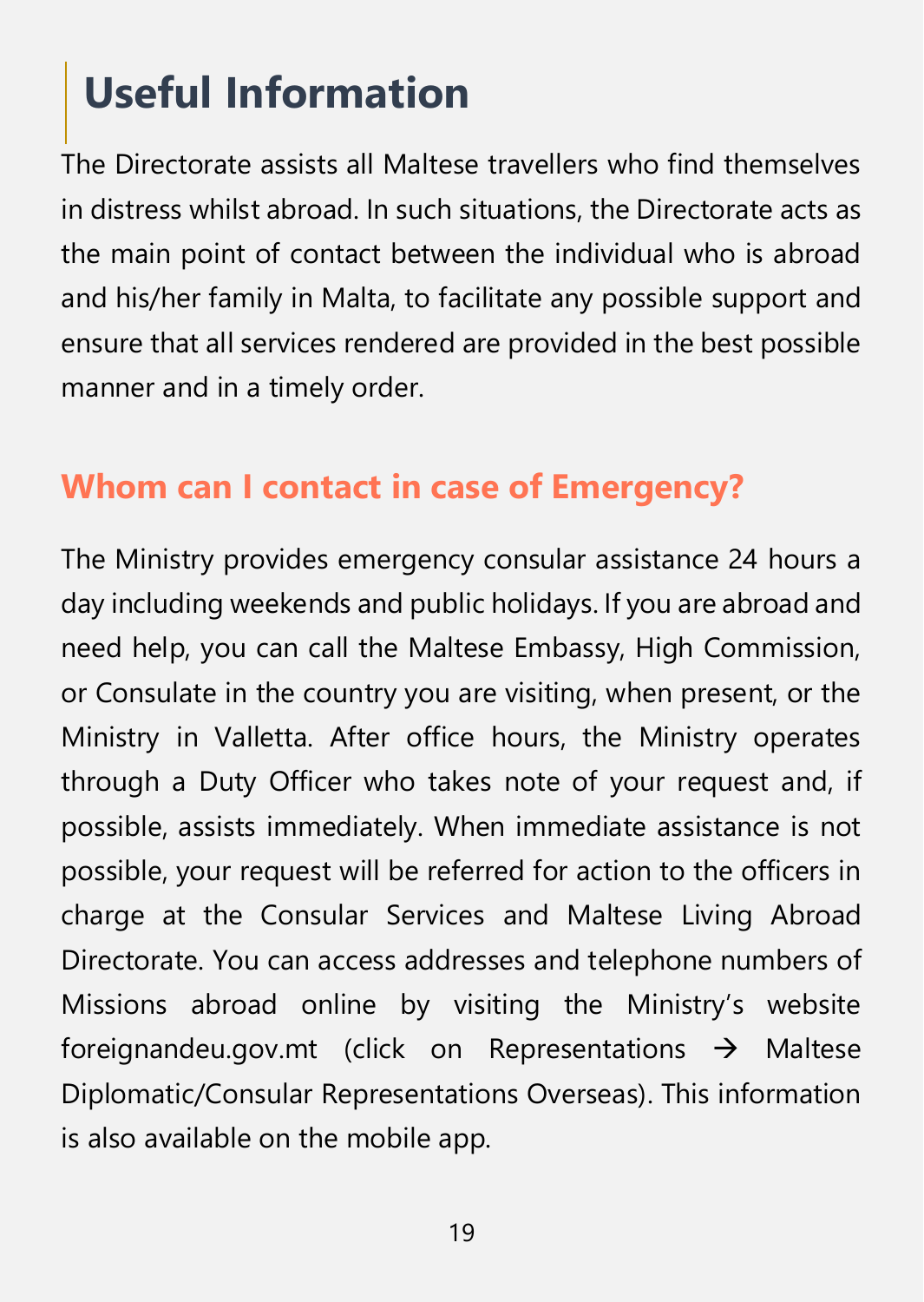# **Disclaimer**

*It is important to note that the Ministry, the Embassies, and Consulates of Malta abroad are not authorised to lend money, pay hotel and hospital bills or repatriation costs, or any other expenses incurred on behalf of a Maltese citizen who encounters difficulty while abroad.*

*Embassy or Consular officers abroad cannot release anyone from prison, pay fines on anyone's behalf, or settle any debts with the local authorities. Moreover, they cannot offer legal advice, get involved in judicial procedures, and carry out investigations on anyone's behalf.*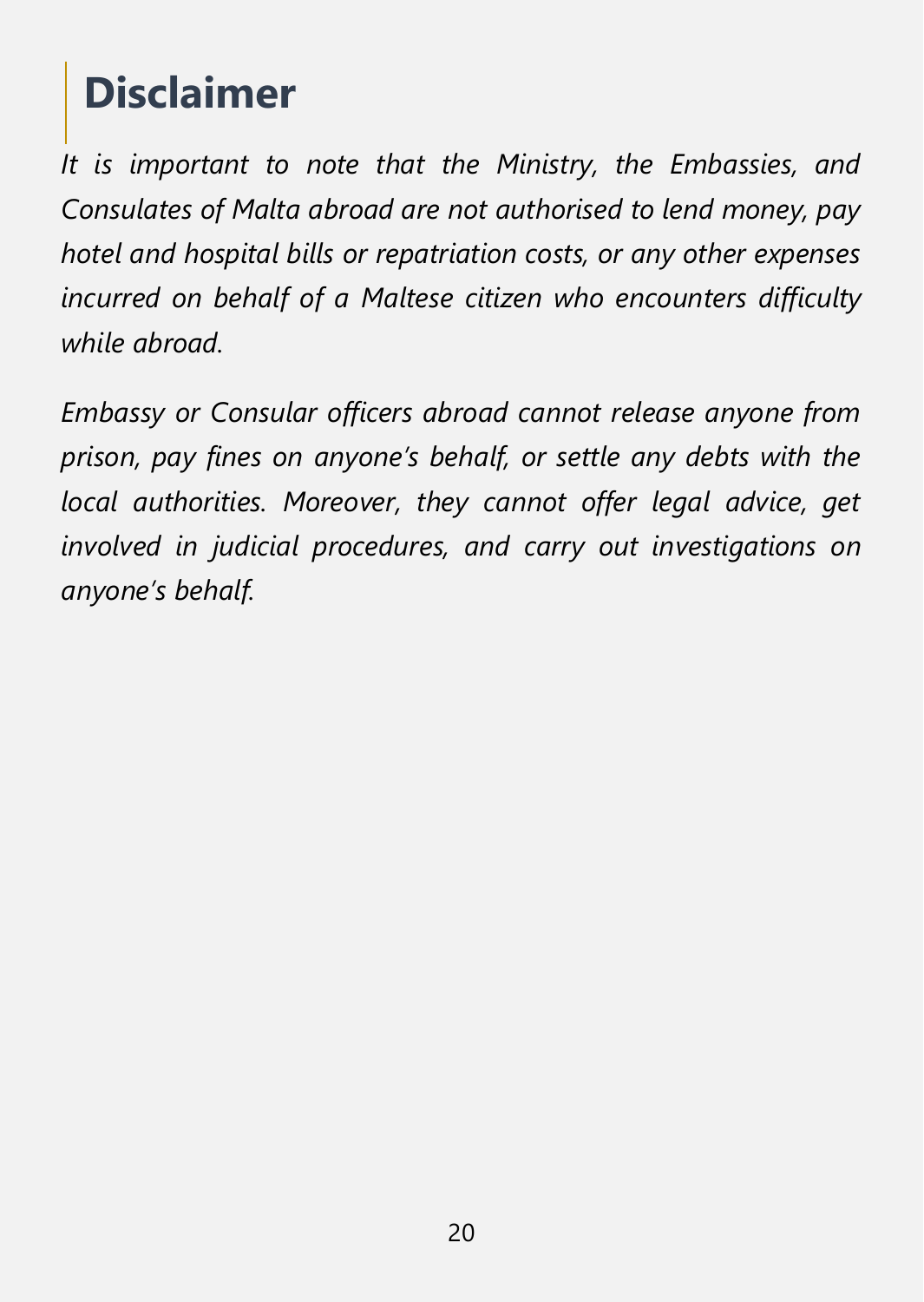# **Useful Links**

#### **[MFET](https://foreign.gov.mt/en/Pages/Home.aspx)**

[Identity Malta](https://identitymalta.com/)

[Malta Police Force](https://pulizija.gov.mt/mt/Pages/Home.aspx)

[Find an EU Consulate/Embassy](https://ec.europa.eu/consularprotection/content/find-embassy-consulate_en)

[Department of Customs](https://customs.gov.mt/)

[Plant Protection Directorate](https://agriculture.gov.mt/en/phd/Pages/home.aspx)

[List of Banks in Malta](https://www.mfsa.mt/financial-services-register/)

[List of Travel Agents in Malta](https://www.visitmalta.com/en/local-agents)

[List of Insurance Agents in Malta](https://www.ezilon.com/regional/malta/business_and_economy/insurance/index.shtml)

Malta [Chamber of Advocates](https://www.avukati.org/)

**[Travel Vaccination](https://deputyprimeminister.gov.mt/en/phc/pchyhi/Pages/Travel-Vaccination.aspx)** 

[European Health Insurance Card](https://servizz.gov.mt/en/Pages/Health-and-Community-Care/Health/Health-Policy/WEB012/default.aspx)